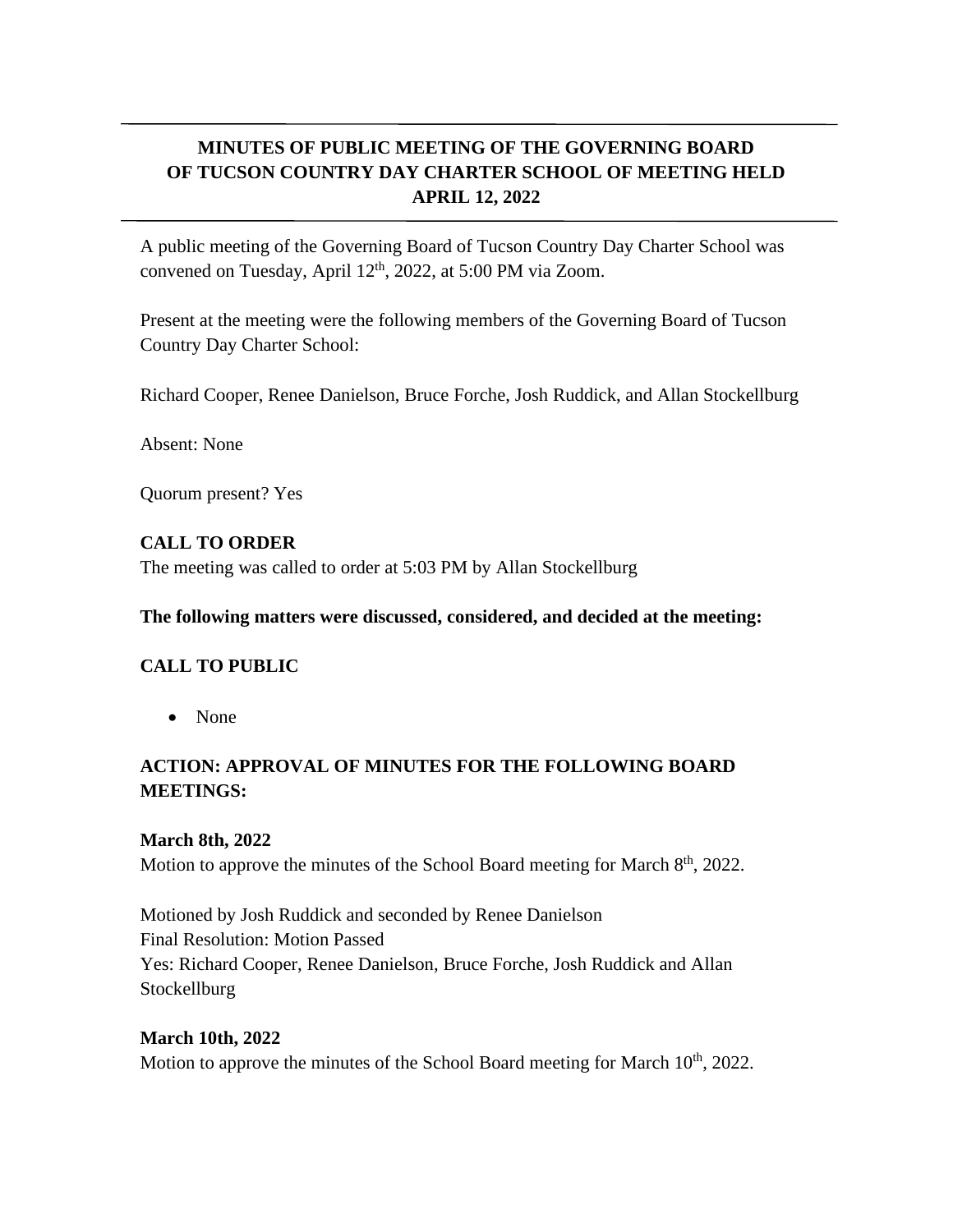Motioned by Renee Danielson and seconded by Bruce Forche Final Resolution: Motion Passed Yes: Richard Cooper, Renee Danielson, Bruce Forche, Josh Ruddick and Allan **Stockellburg** 

### **ADMINISTRATION UPDATE**

Jordan Krause AND Terra Maddock

- A Project Based Learning Presentation was made by Middle School teachers, Edward Dooley, Karen Parks, and Maude Schaede. Their  $6<sup>th</sup>$  and  $7<sup>th</sup>$  grade students have been tasked with a composting project. They wanted to make something that impacted the school community and there seems to be a problem on campus with food waste. The students will ultimately build a scaled model of a compost bin that will be presented at our last Champion Showcase. Standards and skills were provided. The students will research, and a writing component will be done as well. The six traits of writing will be used.
- We are in the middle of Arizona's Academic Standards Assessment (AASA). 3rd-8<sup>th</sup> grade students are testing in ELA and Math. 5<sup>th</sup> and 8<sup>th</sup> grade students are also testing in science. Operationally this process has been smooth.
- We are finalizing the purchase of a bus. It is a 2007 HDX rear engine bus with 159,000 miles. It is an 84-passenger bus from Scottsdale Unified School District. We are paying \$16,833 for delivery and total purchase of the bus. Delivery will happen sometime in the next two weeks. Our next step is to coordinate staff drivers and training.
- Campus projects for the 2022/2023 school year will include the following:
	- o Roof work on the admin, 200, and 300 buildings at an approximate cost of \$7,000.
	- o Expanding the Library at an approximate cost of \$20,000. The library will be funded by our Jim Click raffle ticket sales and tax credit donations.
	- o Potentially building a self-contained learning space onto the Resource building.
- Our virtual tour is almost complete and should be posted on our website in the next couple of weeks.
- The 2022/2023 staffing survey went out to all staff inquiring about their plans for next school year. A custodial/maintenance survey went out as well. The data received from the custodial survey was sent to the board members. We will want four maintenance workers on staff next school year.
- Upcoming Events are as follows:
	- o Jim Click "Library Expansion" Fundraiser is ongoing this year.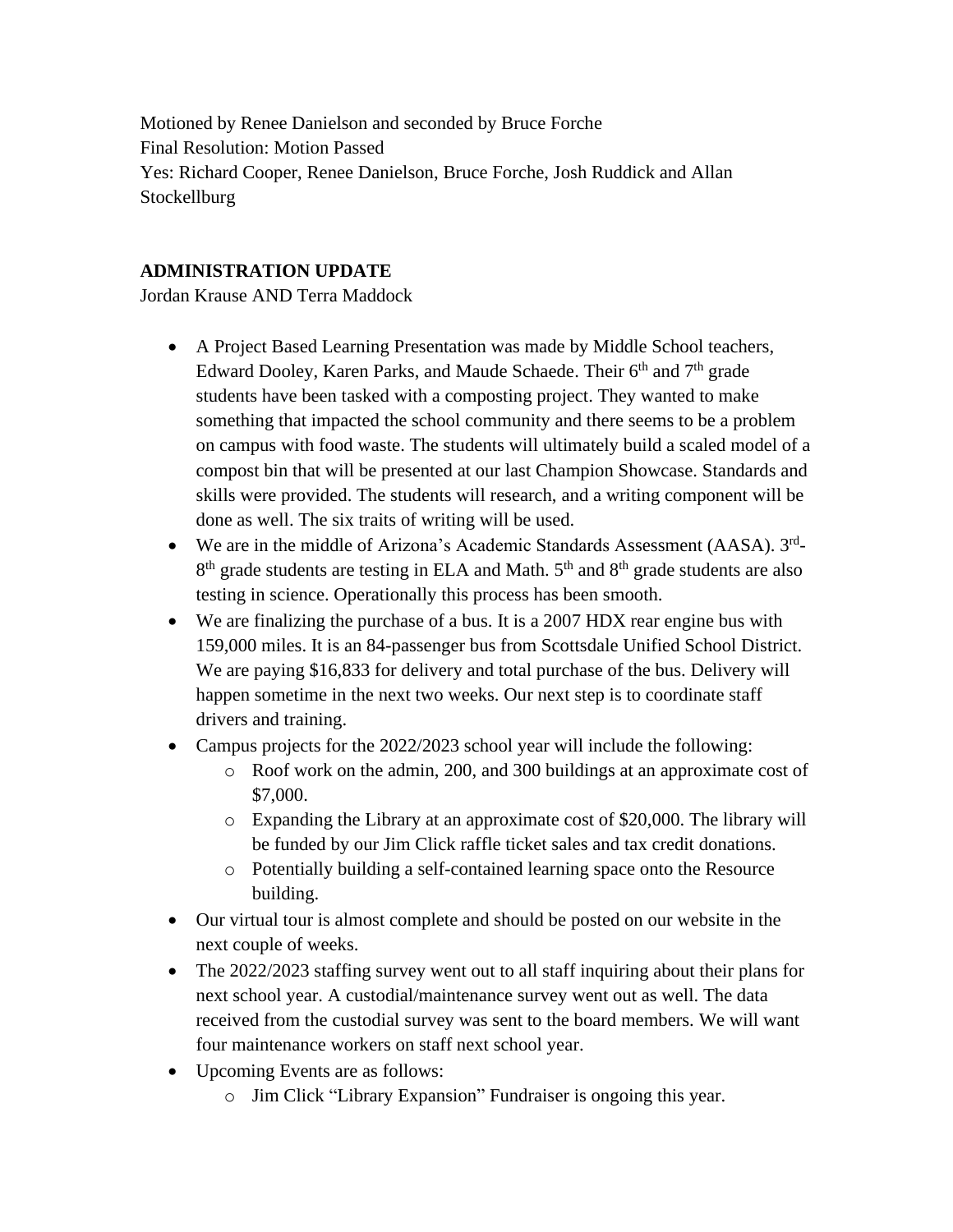- o Talent Show-April 22nd 6:00-8:00 PM
- $\circ$  Champion Showcase-May 20<sup>th</sup> time TBD
- $\circ$  8<sup>th</sup> Grade Promotion-May 26<sup>th</sup> time in the morning
- The Leadership Team met on Saturday to begin the process of evaluating our school-wide systems including:
	- o Organization Chart-creating more manageable "direct report" numbers.
	- o Professional Growth Plan-simplifying and connecting to daily responsibilities as well as long-term pursuits.
- $2<sup>nd</sup>$  and 3<sup>rd</sup> grade teaching teams have been taking time to observe the 4<sup>th</sup> and 5<sup>th</sup> grade open classroom concept. The last two will observe this Thursday. Once all teachers have had observation time and some reflection has happened, we will decide which classes to expand to open concept next schoolyear. Every teacher will be given the opportunity to share their feedback on open concept classrooms anonymously and/or in discussion. Kinder and  $1<sup>st</sup>$  grade teachers will observe  $4<sup>th</sup>$ and 5th grade classrooms in May.

### **CHIEF FINANCIAL OFFICER UPDATE**

Lauren Mosgrove

- As of March 31<sup>st</sup>, 2022, our net income is \$184,000. Lauren estimates that our net income will be over \$200,000 at the end of the year.
- Program net income from July  $1<sup>st</sup>$  are as follows:
	- o Champion Care-\$38,000
	- o Lil Champs Program-\$33,000
	- o Dress Down Days-\$15,000
	- o Student Store-\$11,000
- Our ESSER III grant application was approved. We have received \$120,000 so far. We'll receive approximately \$167,000 total this year. These funds are being used for salaries of our SEAL Team as well as ST Math and IXL subscriptions.
- We have received about \$206,000 of our ESSER II grant money so far this year. We will be rolling over about \$112,000 of these monies to next school year. This grant is mainly bring used for our I.T. department.
- We've also received \$69,330.87 in donations for the Champion bus. Since the total cost of the bus will only be around \$20,000, we will have \$49,000 left to purchase a van. The rest of these monies are restricted.
- The payment from the insurance company came in for the claim for the vandalism. We received a total of \$25,444.48. Since we have received more than we need for the bus and a van, we can use this for the library expansion. We have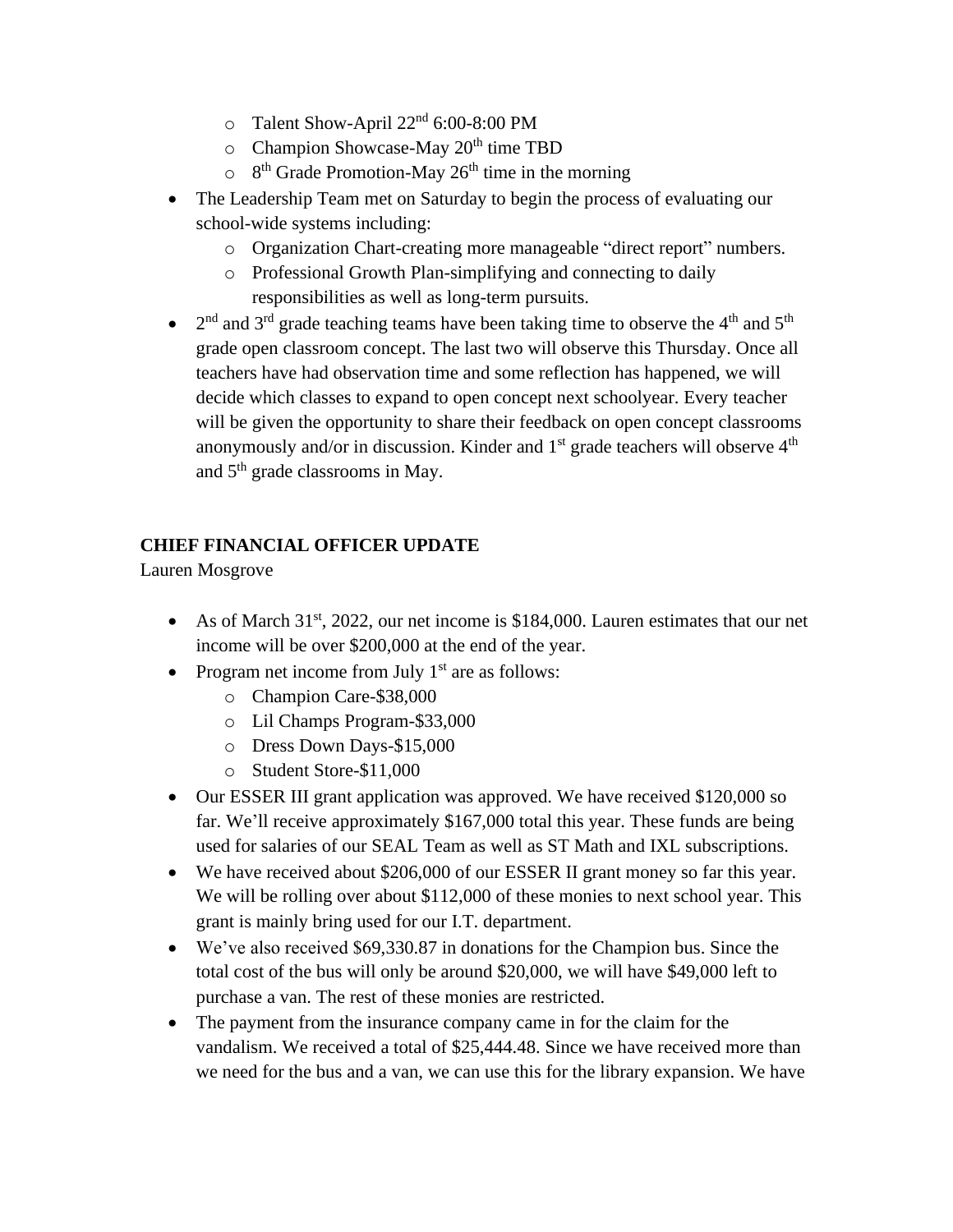also received \$16,474.35 in tax credit donations that will go towards the library expansion.

- A new federal grant just opened that we are applying for. The grant funds are available to schools that meet the following criteria:
	- o Provided at least 100 in-person, teacher-led instructional days out of the 180 instructional days in the 2020/2021 school year
	- o Do not require masks
	- o Have a mitigation plan posted on their website
	- o Have a written Learning Remediation Plan
- If our application is approved, we could be reimbursed up to \$73,000. We are creating a plan to utilize these funds for teacher premium pay for this year to include teachers, assistant teachers, paraprofessionals, speech and counseling staff and the SEAL Team. The application deadline was May  $6<sup>th</sup>$ , and we will not know about approval until sometime after that date.
- TCDS will be applying for a Dyslexia Designee Grant that opens on April  $18<sup>th</sup>$ . The grant would provide funds for teachers to receive training in reading instruction, how to intensify instruction and support learners with reading struggles including dyslexia. We can apply for up t o two Kinder-3<sup>rd</sup> grade teachers to receive the grant and is awarded on a first come first served basis.
- As we near the end of this budget year, Lauren's focus is on preparing next year's budget including roof expenses and the library expansion.

# **LIL' CHAMPS UPDATE**

Wanda McDonnell

- Wanda has been continuing the Quality First assessment. She has met with the site coach and site surveyor and had the initial evaluation with the site surveyor. The classroom assessor came right before spring break. So far, the process is going well.
- The Lil' Champs program has received four months of grant funds at \$10,000 per month. Expenses so far have included some smaller consumable items such as batteries and air purifiers. The big-ticket item purchased so far is a large storage building. Wanda replaced the artificial turf in the Lil' Champs area and installed that same turf in the back playground area. Tree removal was done to help with flooding problems in the future. Wanda is currently looking into shade structures.

# **REVIEW AND ADOPT REVISED FY2022 BUDGET**

Lauren Mosgrove